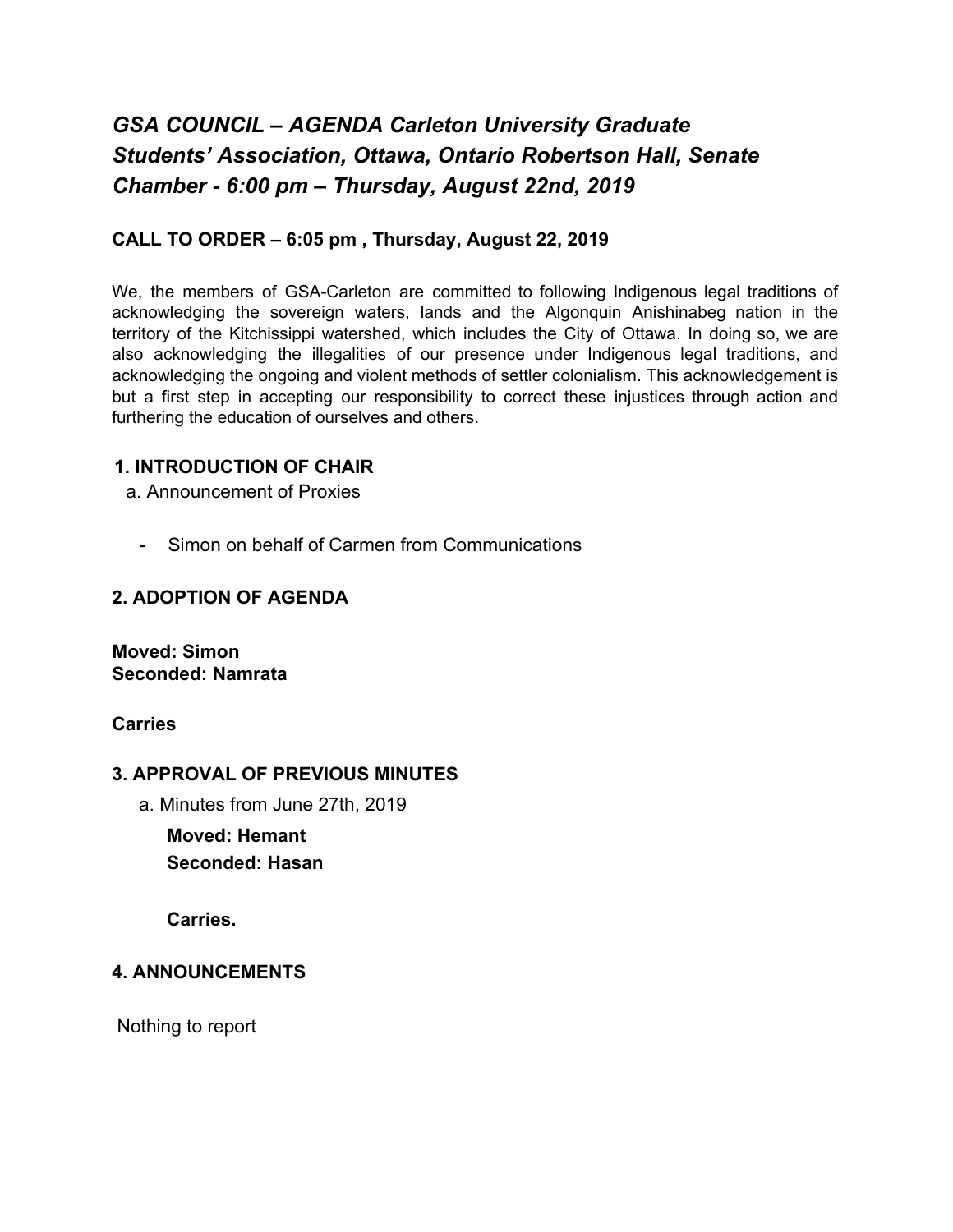# **5. ORDER OF THE DAY:**

a) OSAP discussion:

#### **Questions:**

- 1. Namrata: it was trending on twitter a while ago that the grants and fundings have been cut down. We would like to know your opinions and/or if you have been approached by someone about it?
- 2. Simon: Can you tell us about the reduction in grants and fundings, please? I'm not aware of it.
- 3. Namrata: The tuition aid estimator has been showing less support to grad and undergrad students applying for funding. There is a big protest outside Doug Ford's office. It affects low-income students because the grants are being turned into loans, so it is going to put a lot of burden on them.
- 4. Katie: I agree, now that the cuts have been solidified, its putting a lot of pressure. A lot of my friends have said to me that if they were not close to finishing their degrees they would have dropped out.
- 5. Shalimar: To add the GSA perspective, if you can bring this back to your friends or departments that GSA offers scholarships and funds to students, it would be great. So with the cuts coming to OSAP, please let everyone who is looking, especially this year, that we have the resources available. For all MA, Ph.D. students.

### **6. EXECUTIVE REPORTS**

- a. President (Ashley Courchene)
- b. VP Finance (Jesse Whattam)

Presented by Shalimar:

Mike's place: Jesse is working closely with the budget committee, focusing on changes to improve the space. This means changes to the menu items, activities and events to be held, along with changes in the hiring process. She is working with the budgetary Committee established in April.

- c. VP Academic (Hemant Gupta)
- d. VP External (Namrata Tilokani)

Political Action Committee: It is important to mobilize students and we will particularly start meeting in July. It is specifically about OSAP cuts and about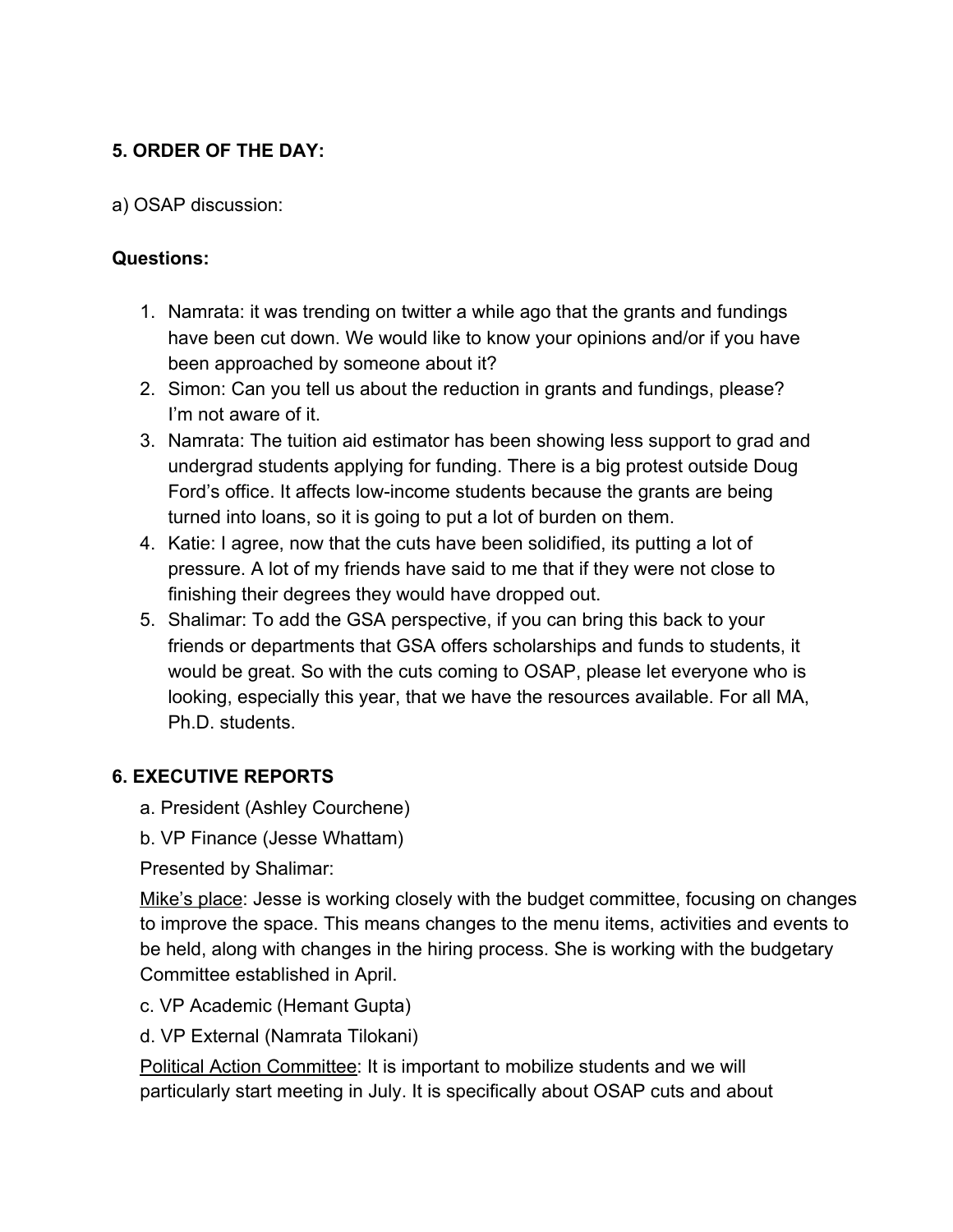Student choice Initiatives.

Also, we are going to have a host website and the videos from the platofrm will be uploaded to social media and we aim to tag Ministers like Doug Ford. The idea is to start an education piece which can also be a conversation starter.

OSAP Town hall: Highlighting student experiences is important, not only digitally but also in-person. We would also like to discuss the burden on International Students who pay international Fee. It is at 5:30 pm and the venue is yet to be decided.

Welcome Week: Our calendars are being finalized right now and we can give them to you! We would like for you to hand it out to new students in your department. It will help new students overcome Isolation.

# Opt-in:

Namrata: Did you see any posters to stay opted-in with GSA?

# Simon: Yes

Namrata: If you need materials to email or give to students, please let me know. I would be happy to provide you with materials to help students make a choice.

CSF: We discussed membership and how govt will impact our membership. Like if students don't opt-in, then how will it impact us. We also talked about Campaign, and networked to have solidarity student actions against these cuts.

# e. VP Operations (Shalimar Woods)

Peer-support groups: We are working with other organizations such as FGPA, to help students who may face problems on campus and with students. There are three components within the group:

- Grad Life To help students settle in, especially international students.
- Mental Health We have actually finalized a counselor. But we are looking for Volunteers. There are two training workshops lined up as well.
- Sexual Assault We have done some internal hiring (outreach coordinator). The coordinator will oversee the programs, activities, and events. We welcome volunteers, please ask for volunteers from your departments. We are also looking forward to Counsel Recruitment in the fall.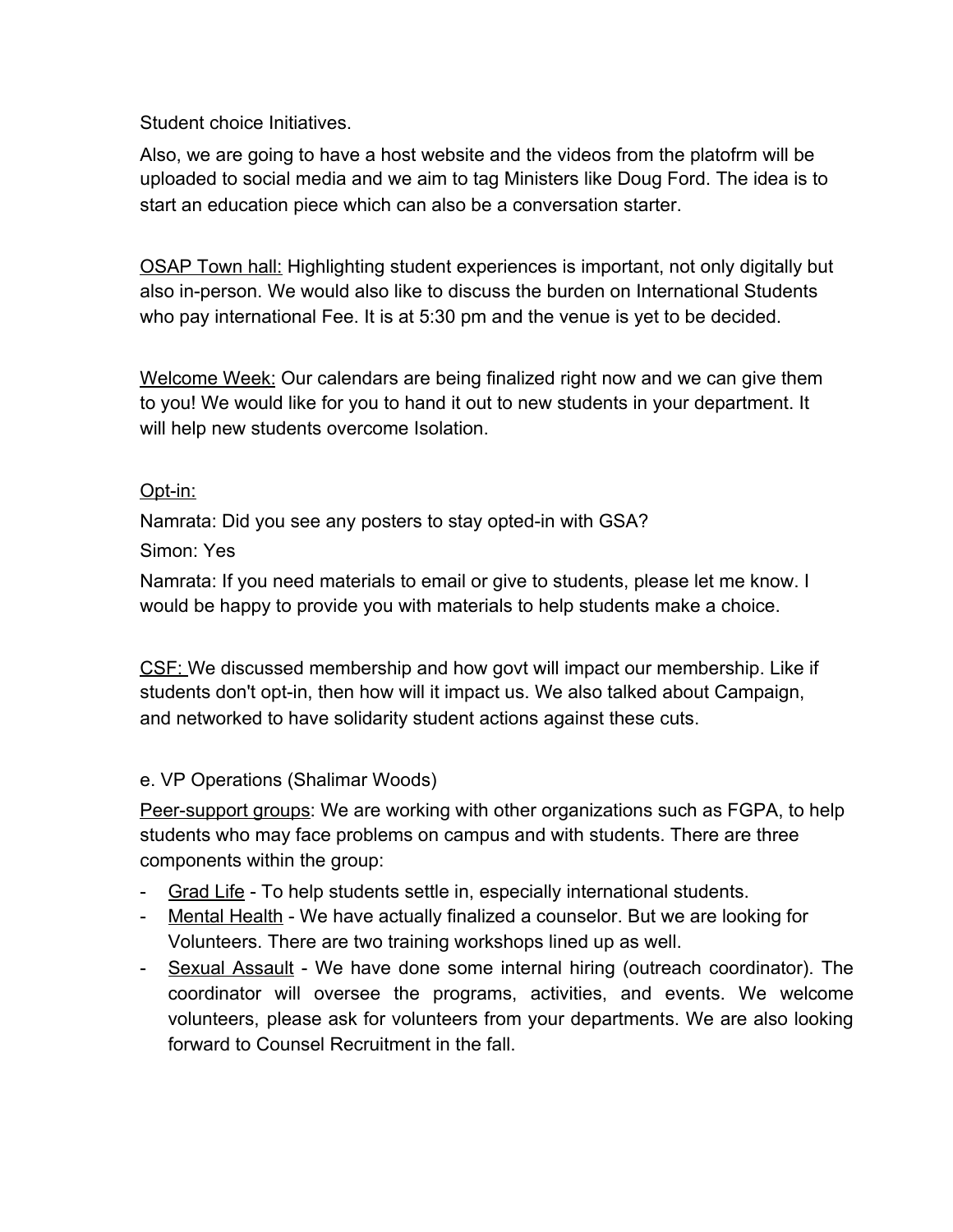# **Questions**

- 1. Simon: Can you send us the list of departments you have contacted? That way we can know if We need to speak to our departments in involving you with the Orientation?
- 2. Simon: When are we going to know how much people will stay opt-in?

Zidan: We can not commit to a number now, as the number will change once the fall semester starts but right now it's looking closer to 80%.

3. Simon: Do we need to reach out and speak on behalf of GSA, as to why people should stay opted-in or is this something you guys will do?

Shalimar: Feel free to do it. We are too planning strategies to reach out to students.

4. Hasan: How come Uottawa students can not opt-out of GSA fee but Carleton Students can? Are both GSA under one law? The most one can opt-out at Uottawa is \$23.

5 Hasan: We just registered for the Fall semester, there was no GSA fee in the Student account? I was already opted-out, how can I opt-in? The students are not automatically opted-in and I believe the GSA will lose out. Have you heard from other students about this?

 Zidan: It is definitely at step 4, please go back and check. You are probably automatically opt-ed in.

Hemant: By default you are opted-in. The keyword GSA is not there, the services are divided.

With the Communications department, we need someone to contact us back for the Department Orientation.

7. You said there are two different types of training for Peer-support group. Could you elaborate more?

Shalimar: THe students involved with sexual assault will need more training as it is a highly sensitive matter and will need more sensitivity training. From Sept 17 to Oct 1, we are having training and workshops on the same. We can provide more details once we launch.

# **7. OTHER REPORTS**

- a. Senate & Senate Committees
	- Nothing to report
- b. Graduate Residence Caucus (GRC)
	- Nothing to Report
- c. Graduate Faculty Board (GFB)
	- Nothing to Report
- d. Canadian Union of Public Employees 4600 (CUPE 4600)
	- Nothing to Report